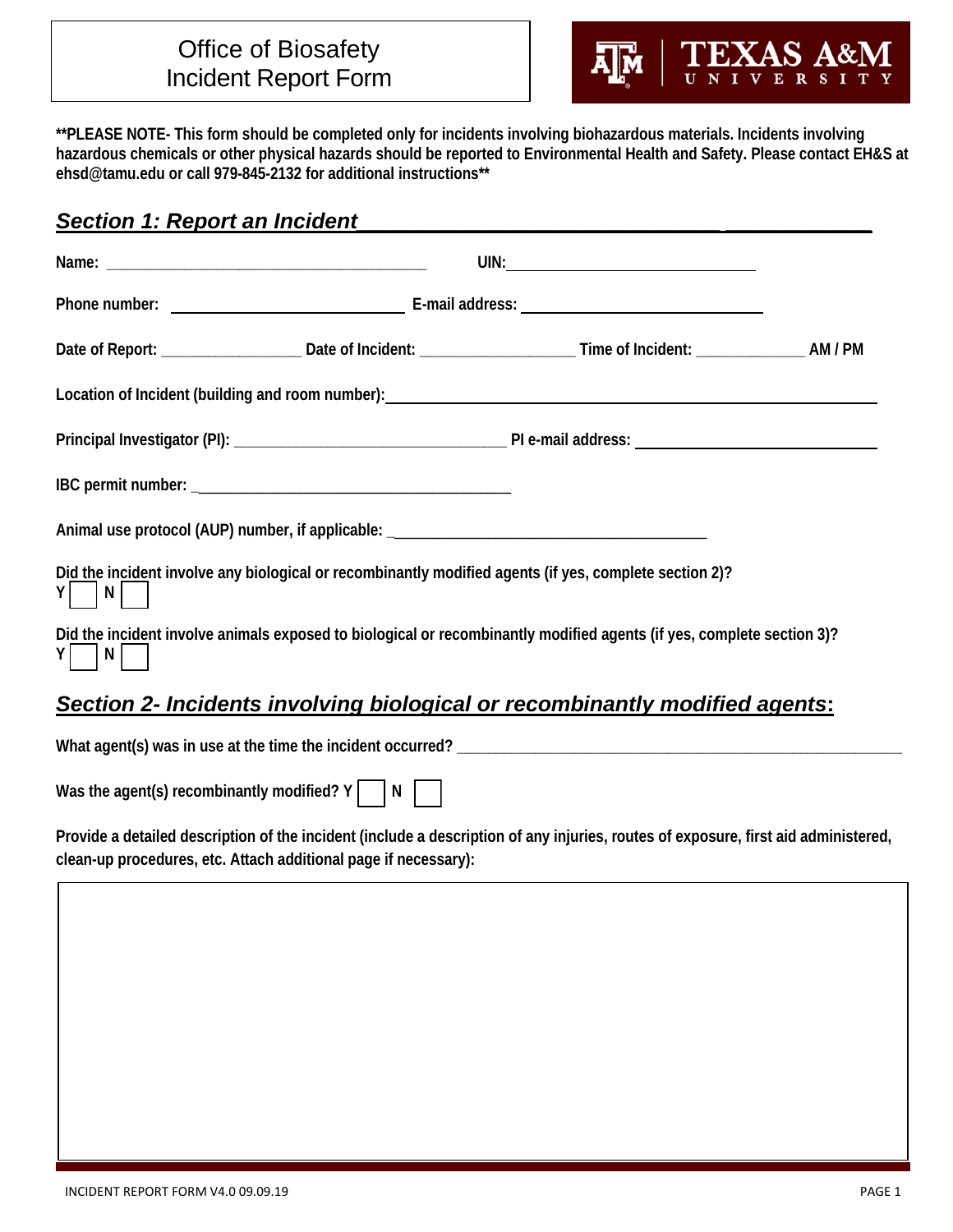## *Section 3- Incidents involving animals exposed to biological or recombinantly modified agents***:**

| Animal species:                                   |  |
|---------------------------------------------------|--|
| What agent(s) was the animal exposed to?          |  |
| Was the agent(s) recombinantly modified? Y<br>I N |  |

**Provide a detailed description of the incident (include a description of any injuries, routes of exposure, first aid administered, clean-up procedures, etc. Attach additional page if necessary):** 

|  |  | Section 4- Root cause and corrective action: |
|--|--|----------------------------------------------|
|  |  |                                              |

| Is there a Standard Operating Procedure (SOP) for the work being conducted at time of incident (if yes, attach copy)? Y<br>N                                                                                                                                                                                       |  |
|--------------------------------------------------------------------------------------------------------------------------------------------------------------------------------------------------------------------------------------------------------------------------------------------------------------------|--|
| Was the SOP being followed at the time this incident occurred? $Y \begin{bmatrix} 1 \\ 1 \end{bmatrix} N$                                                                                                                                                                                                          |  |
| Are engineering controls (e.g., biosafety cabinet) used for this work? $Y \bigsqcup N$                                                                                                                                                                                                                             |  |
| Were ALL engineering controls used/working properly? $Y \cup N$                                                                                                                                                                                                                                                    |  |
| Is personal protective equipment required for this work? $Y \cup N$<br>If yes, specify: $\_\_$                                                                                                                                                                                                                     |  |
| Was ALL personal protective equipment available/used during the work? Y<br>INI<br>If no, specify: $\sqrt{2}$ is a set of the set of the set of the set of the set of the set of the set of the set of the set of the set of the set of the set of the set of the set of the set of the set of the set of the set o |  |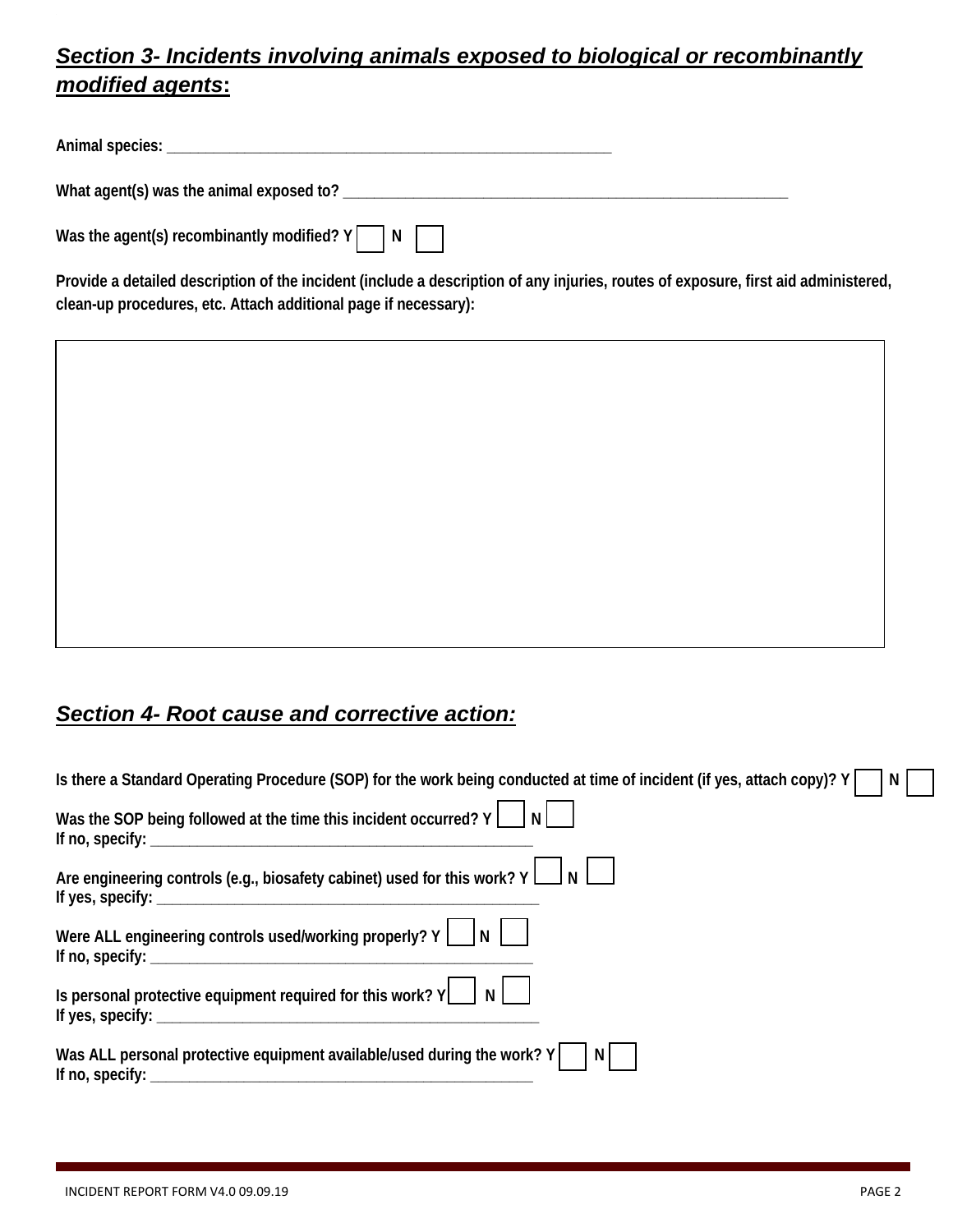| Has a cause for this incident been identified? $Y \cap \mathbb{N}$                                             |  |  |  |  |
|----------------------------------------------------------------------------------------------------------------|--|--|--|--|
| If yes, specify: (e.g., engineering controls or personal protective equipment failed or were not used properly |  |  |  |  |

**What changes do you believe will prevent this incident from happening again?**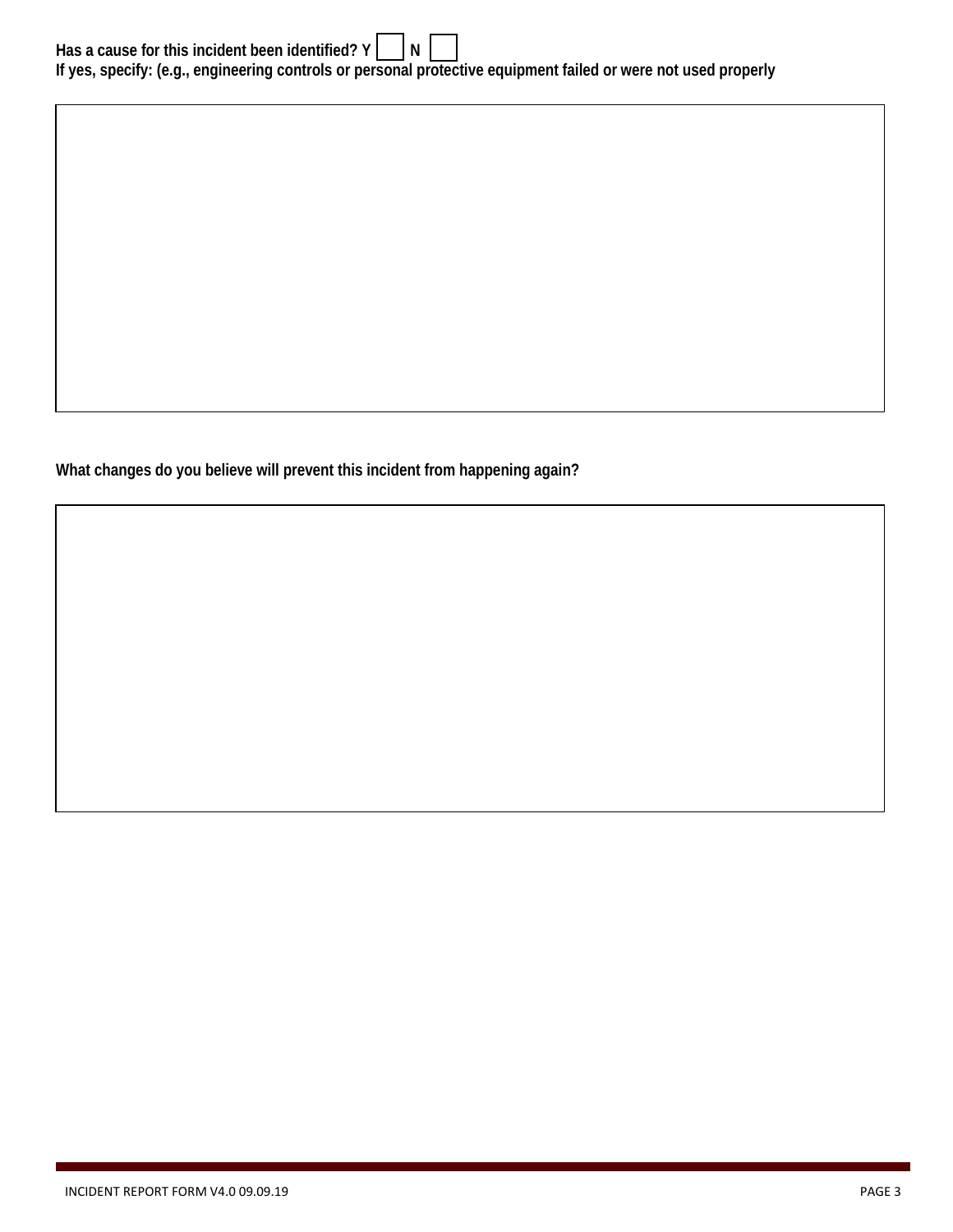*Office of Biosafety/Biosafety Occupational Health Program Use Only*